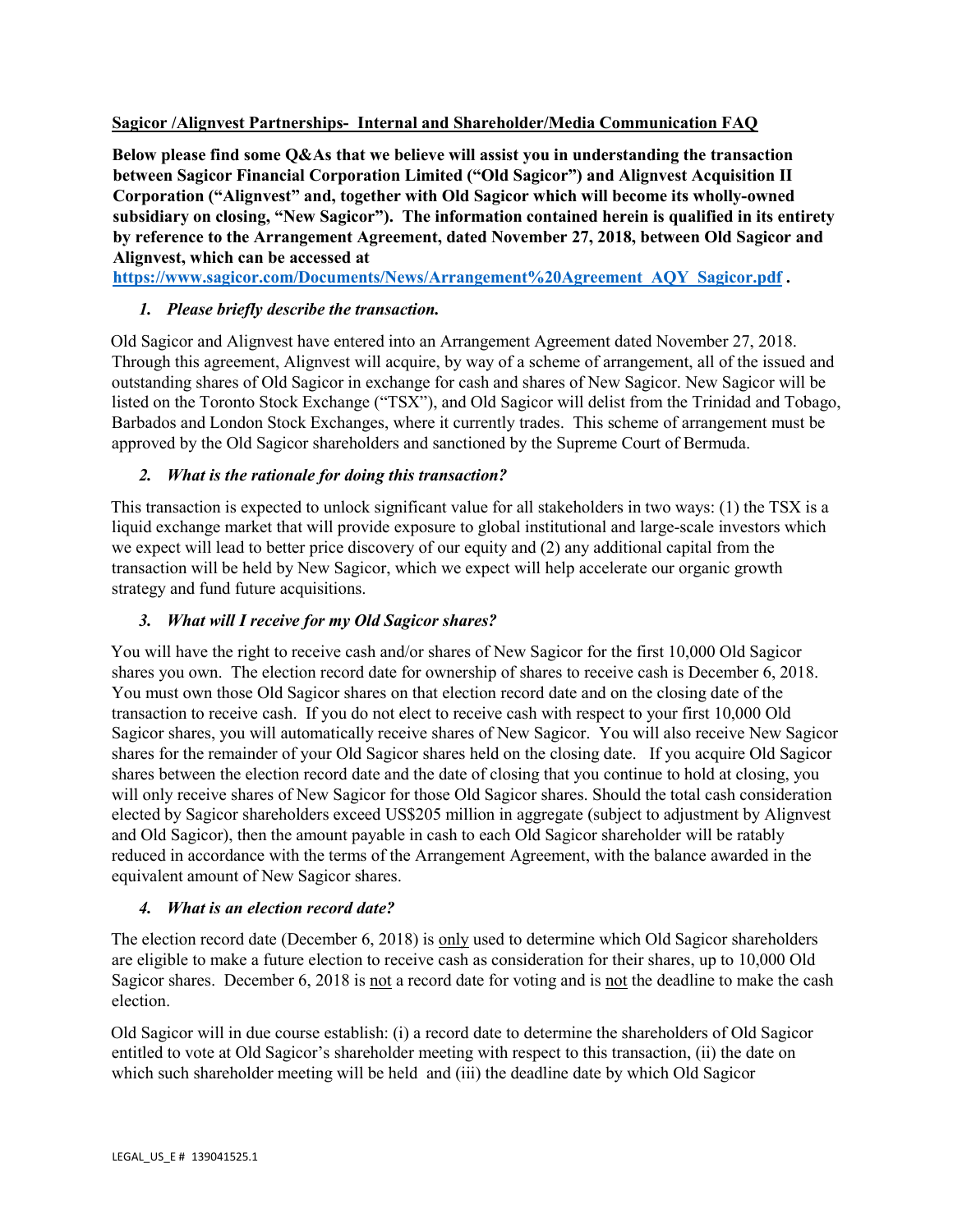shareholders must submit their cash election to Old Sagicor. Each of those dates will be later dates than the election record date.

# *5. Can I continue to own Old Sagicor shares after the transaction closes?*

If the transaction closes, instead of Old Sagicor shares you will own New Sagicor shares, except for those Old Sagicor shares for which you validly elect to receive the cash consideration described in Question 3. As stated above, New Sagicor will be a combination of Alignvest and Old Sagicor as its wholly-owned subsidiary.

## *6. What price will Alignvest pay for the Old Sagicor shares?*

Alignvest will pay US\$1.75 per Old Sagicor share. Alignvest will pay this price in the form of a combination of cash and shares of New Sagicor. An Old Sagicor shareholder who receives shares of New Sagicor will receive them in exchange for shares of Old Sagicor based on an exchange ratio which the parties agreed has a value of US\$1.75 per Old Sagicor share. The exchange ratio is based on an agreed formula that will be calculated shortly before closing of the transaction based on the Canadian to U.S. dollar exchange rate at such time. For the purposes of such calculation, Alignvest shares will be valued at CDN\$10.00. The cash paid to eligible Old Sagicor shareholders will be paid in U.S. dollars. However, the exact effective value of the New Sagicor shares after such exchange is subject to dilution by sponsor shares and warrants, as described in Questions 8, 9 and 10 below.

## *7. What if the shares are trading at a different price than the price Alignvest has agreed to pay?*

The price has been set at the signing of the Arrangement Agreement, and Alignvest will pay US\$1.75 per Old Sagicor share (in the form of cash and/or New Sagicor shares as described above) regardless of the price at which the Old Sagicor or Alignvest shares are trading at any point prior to closing of the transaction. The exact effective value of the New Sagicor shares after the Old Sagicor shares are exchanged is subject to dilution by sponsor shares and warrants, as described in Questions 8, 9 and 10 below.

#### *8. What are sponsor shares?*

The sponsors, who are the Alignvest founders and others who arranged the initial public offering of Alignvest, have been provided, as compensation, with sponsor shares. These shares consist of some issued and outstanding shares of Alignvest issued at a lower price than the price paid by purchasers of Alignvest shares in such initial public offering. These sponsor shares will convert into common shares of New Sagicor upon the closing of the transaction, but half of such shares will be subject to certain restrictions.

#### *9. What is the impact of the sponsor shares?*

Given that sponsor shares are issued at a lower price than the price paid by purchasers of Alignvest shares in its initial public offering, these sponsor shares will dilute the value of the New Sagicor shares issued to Old Sagicor shareholders such that the effective price of the New Sagicor shares paid to the Old Sagicor shareholders on the closing date of the transaction would be less than US\$1.75 per share. The Sagicor Board of Directors believes that this dilutive effect of the sponsor shares is outweighed by the potential benefits of the transaction.

Based on certain assumptions summarized below, the value per New Sagicor share at closing paid to Old Sagicor shareholders would be US\$1.63 - US\$1.65. Such assumptions include that:

- Old Sagicor shareholders as of the date of the Arrangement Agreement elect to receive the maximum amount of cash available from Alignvest.
- The CDN/USD exchange rate remains at its level as of the date of the Arrangement Agreement.
- Alignvest shareholders do not exercise their redemption rights described in question 18.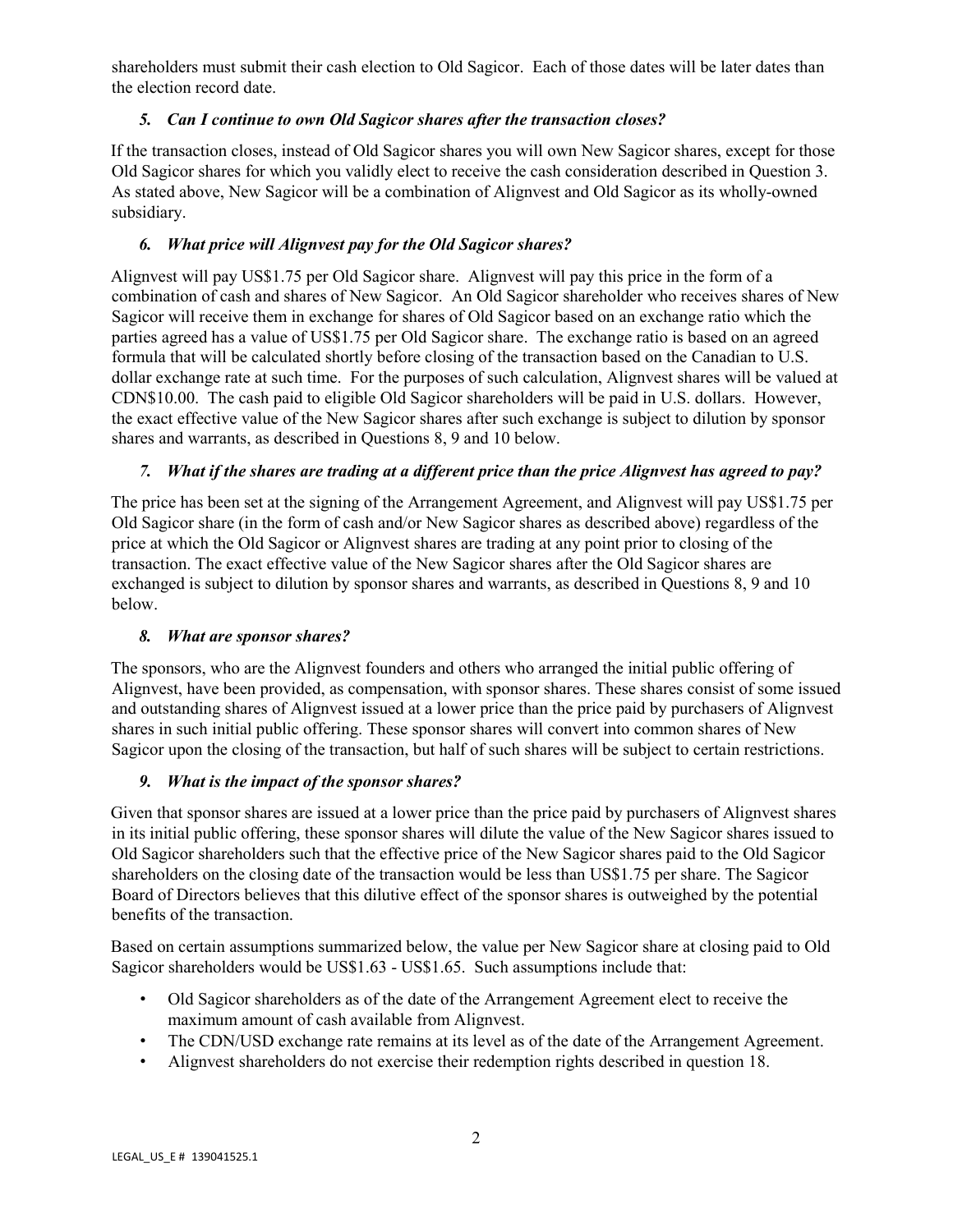• Only half of the promote shares are taken into account. The other half of the promote shares will be outstanding at closing, but subject to certain restrictions that require New Sagicor's book value or trading price to increase or else they can be repurchased by New Sagicor for nominal value.

## *10. Are there any other securities that could affect the value of the shares that I will receive?*

Alignvest shareholders hold a significant number of warrants that will become exercisable for a period of 5 years commencing 30 days after closing at CDN\$11.50 per share. If exercised, these warrants could also result in further dilution to existing shareholders of Old Sagicor. However, given that they are only exercisable upon the New Sagicor stock price reaching CDN\$11.50, this will also mean that the shares have increased in value for all New Sagicor shareholders.

# *11. Will the shares I hold in New Sagicor be publicly listed?*

It is a condition of closing that the New Sagicor shares be listed on the TSX. Approximately 1,500 companies are listed on the TSX with an aggregate quoted market value of nearly CDN\$3 trillion.

# *12. How do I buy or sell shares on the TSX? Will I need a broker to hold my shares on the TSX?*

You will not need a broker to hold shares, but you will need a broker to sell any New Sagicor shares on the TSX. Your existing broker will be able to assist you with this.

# *13. Are exchange control approvals required for me to hold New Sagicor Shares?*

It is a condition to closing of the transaction that exchange control approvals have been obtained from the relevant authorities in Barbados and Bermuda.

# *14. How do I purchase additional New Sagicor Shares?*

On the TSX or, subject to regulatory approval, via participation in a proposed dividend reinvestment plan.

# *15. Are there any additional tax implications that I should be aware of?*

You should consult your own tax advisor to determine any tax implications, if any, that you may be subject to.

# *16. How does the transaction impact Old Sagicor operationally?*

Operationally, no changes are expected after the transaction.

# *17. Who is Alignvest and how will they help support our growth?*

Alignvest's sponsor, Alignvest Management Corporation, is a leading Canadian investment management firm whose clients include pension plans, foundations and ultra-high net worth family offices. They also have extensive insurance expertise.

# *18. What is a Canadian SPAC?*

A Canadian special purpose acquisition corporation or "SPAC" is a corporation that has raised capital through an initial public offering on the TSX or another approved exchange for the sole purpose of seeking and consummating a "qualifying acquisition". This transaction would be Alignvest's "qualifying acquisition" and therefore its only acquisition. Alignvest has no current business operations and will have none until such time as it consummates such qualifying acquisition.

Some of the capital raised by Alignvest may also be used to fund redemptions of its outstanding shares by shareholders who do not wish to participate in its continued business following the acquisition. In the event of redemptions, Alignvest will only be able to determine the amount of cash available at closing shortly before such time. However, even if there are redemptions by Alignvest shareholders, Alignvest may seek replacement capital at closing to further New Sagicor's growth strategy.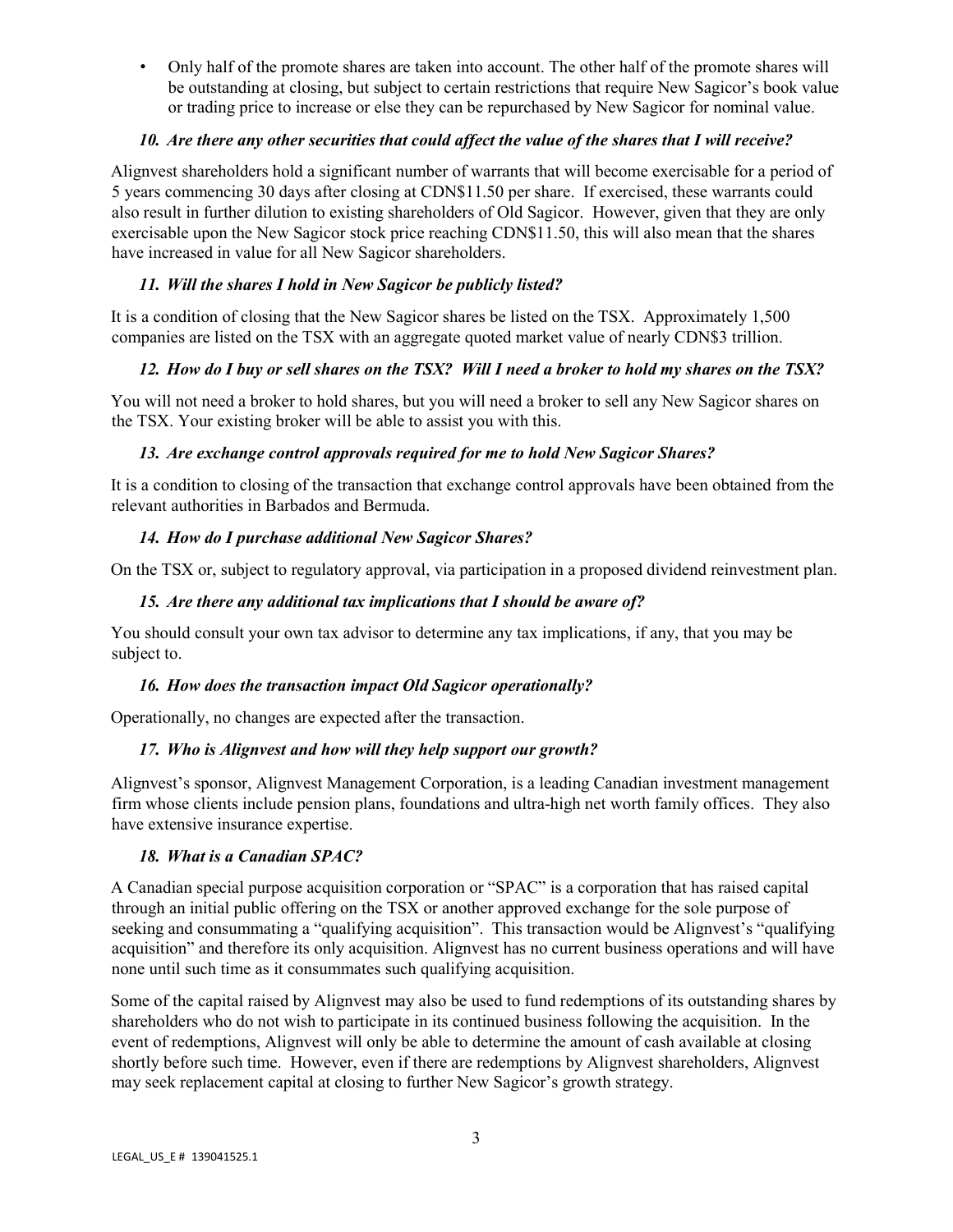## *19. Will there be any change to the head office of Old Sagicor?*

New Sagicor's head office will continue to be at the Cecil F De Caires Building, Wildey, St. Michael, Barbados.

## *20. What happens to Old Sagicor's shares on the Barbados, London, and Trinidad and Tobago exchanges?*

Old Sagicor will become a wholly-owned subsidiary of Alignvest and, therefore, New Sagicor expects to delist Old Sagicor's shares on the London, Trinidad and Tobago and Barbados exchanges. New Sagicor's shares will be listed on the TSX.

#### *21. What about changes in management?*

Old Sagicor's senior executive management team will remain in place following the transaction.

## *22. What will the board composition be post-transaction?*

The newly appointed board of New Sagicor will consist of some existing Old Sagicor board directors and include some new Alignvest-appointed directors.

## *23. Does management benefit financially from this transaction?*

Other than related to their new employment arrangements (which arrangements are substantially similar to their previous employment arrangements taken as a whole) and any Old Sagicor shares that management may hold, there is no financial benefit to management.

## *24. Is management participating in this transaction?*

Old Sagicor's continuing board members and management team are electing to receive shares of Alignvest for all of their Old Sagicor shares. Old Sagicor management has agreed to enter into lock-up agreements preventing each of them from selling his or her shares for a certain period of time.

# *25. Will New Sagicor pay dividends after closing?*

New Sagicor intends to pay dividends after closing in a manner that is consistent with Old Sagicor's past practice. New Sagicor expects to pay any dividends after this transaction in US dollars.

#### *26. Will any dividends be subject to tax?*

New Sagicor expects to be tax domiciled in Barbados and therefore no change is expected regarding the taxation of dividends.

#### *27. Will Sagicor Group Jamaica shares be impacted in this transaction?*

Sagicor Group Jamaica will be unaffected by this transaction.

#### *28. What has to happen for the transaction to be effective?*

- Alignvest must have a minimum cash amount at the time of closing of at least US\$220 million, net of certain expenses and any redemption of their shares.
- Approval from Old Sagicor Shareholders
- Under Bermuda law, the scheme of arrangement will require the approval of a majority in number representing not less than three-fourths in value of Old Sagicor shareholders present and voting either in person or by proxy at the Old Sagicor shareholder meeting.
	- $\div$  It is anticipated that the quorum for the Old Sagicor shareholder meeting will be at least 100 shareholders (present in person or by proxy).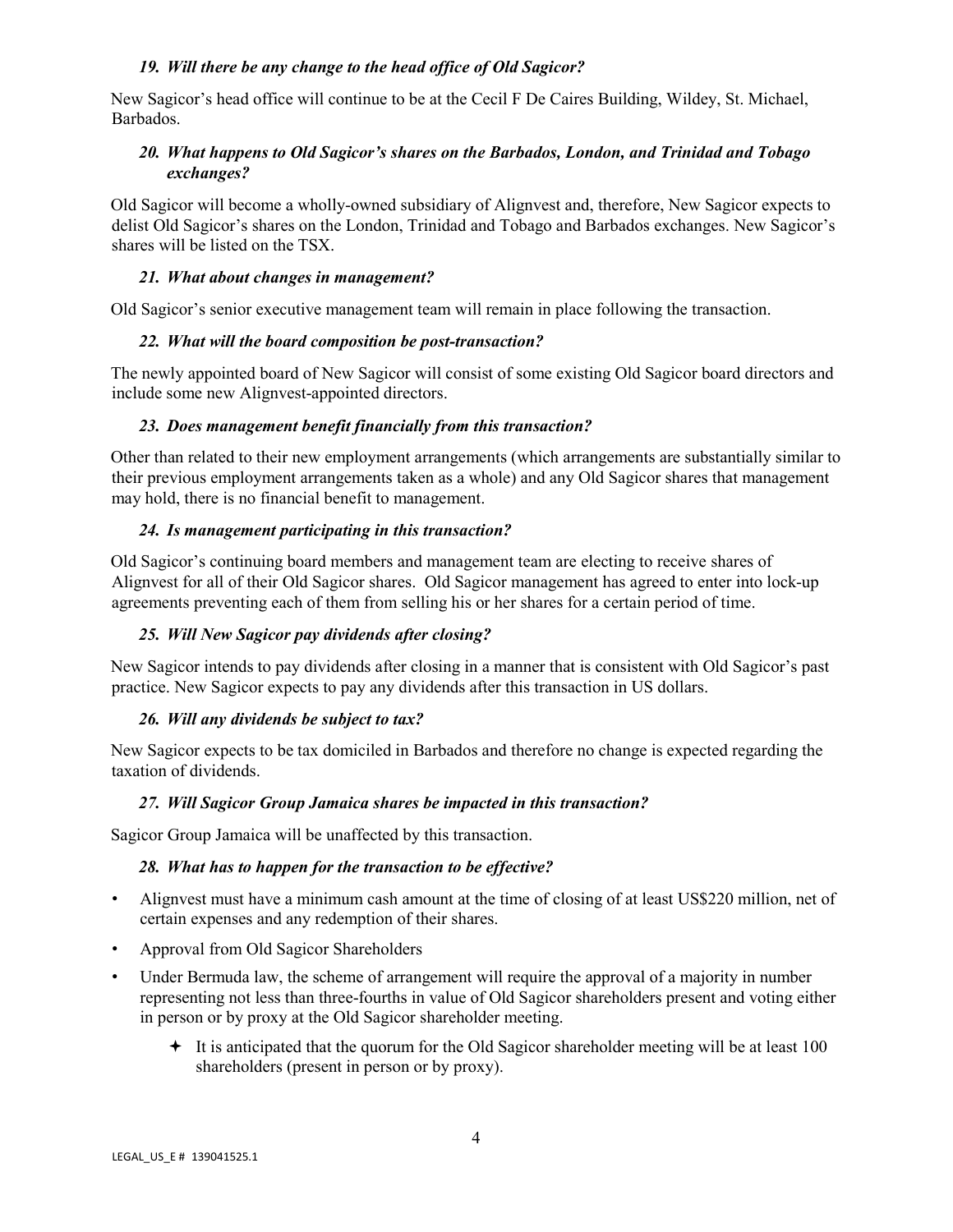- If the requisite shareholder approval under Bermuda law is obtained and the Supreme Court of Bermuda sanctions the scheme of arrangement, then all of your shares of Old Sagicor will be transferred to New Sagicor for the agreed-upon consideration described above, even if you voted against the transaction or abstained from voting on the transaction.
- Approval from Alignvest Shareholders
	- $\div$  In addition to satisfaction of various other conditions, it is expected that Alignvest will discontinue as a corporation under the laws of the Province of Ontario and continue as an exempted company under the laws of Bermuda immediately following the effectiveness of Sagicor's scheme of arrangement.
	- The continuance by Alignvest to Bermuda requires an affirmative vote by two-thirds of the votes cast by Alignvest shareholders present in person or represented by proxy at an Alignvest shareholders meeting and entitled to vote thereat, voting together as if they were a single class of shares.

## *29. What is the maximum amount of cash that Alignvest will need in order to pay Old Sagicor shareholders?*

Based on existing shareholdings, up to US\$205 million, but this would depend on how many Old Sagicor shareholders elect to receive cash.

## *28. Will this transaction require regulatory approval?*

In addition to the approvals described above in Canada and Bermuda, Old Sagicor and Alignvest will be required to obtain certain banking and insurance regulatory approvals in jurisdictions where Old Sagicor does business, including Barbados, Jamaica, Trinidad and Tobago and the United States. Alignvest will also require approval of the Ontario Securities Commission in Canada for a prospectus that describes the business of New Sagicor and from the TSX.

The parties will also be required to obtain approval or notify antitrust regulators in the United States, Barbados and possibly other jurisdictions.

# *29. What is a Scheme of Arrangement?*

A scheme of arrangement is a court sanctioned process under Bermuda law pursuant to which, in this transaction, the Supreme Court of Bermuda will be asked, following the required Old Sagicor shareholder approval, to sanction the scheme of arrangement and to make an order transferring all of the issued and outstanding shares of Old Sagicor to Alignvest for the price agreed in the Arrangement Agreement.

# *30. Is this transaction a result of the Government of Barbados Bond Restructuring?*

No, this transaction is completely independent of the Barbados Bond Restructuring announced earlier this year.

#### *31. What other transactions are being pursued concurrently with the acquisition of Old Sagicor?*

Old Sagicor has agreed to acquire ScotiaLife Trinidad & Tobago and Scotia Jamaica Life Insurance Company. These transactions are subject to conditions and are not expected to close until after the Old Sagicor/Alignvest transaction.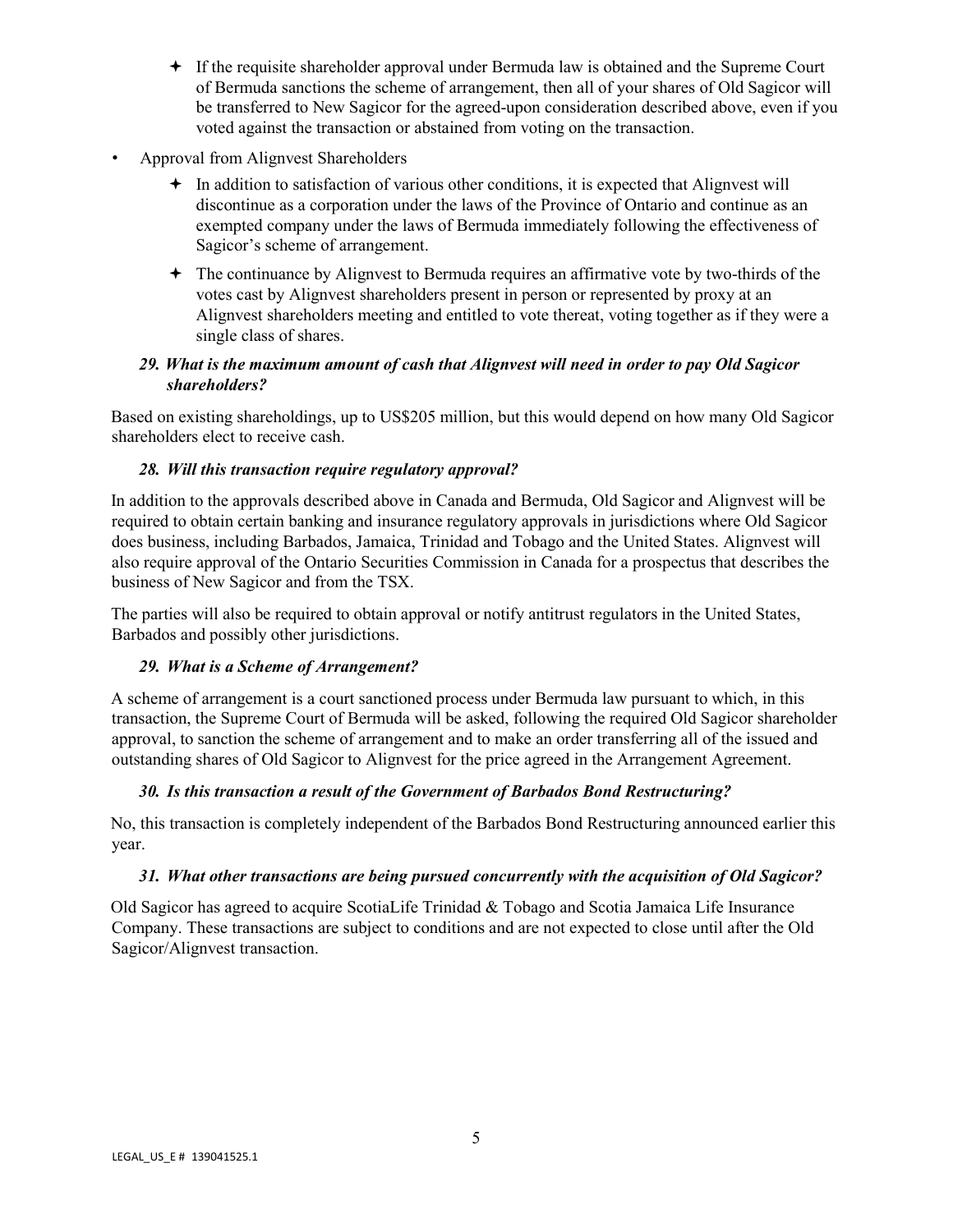## **Sagicor-ScotiaLife Team Member FAQ**

**Kindly find below questions and answers that should assist you in understanding Sagicor Financial Corporation Limited ("Sagicor") and ScotiaLife Jamaica and ScotiaLife Trinidad & Tobago (collectively, "ScotiaLife"). The information contained herein is qualified in its entirety by reference to (i) the share purchase agreement, dated as of November 27, 2018, among The Bank of Nova Scotia Jamaica Limited, Alignvest Acquisition II Corporation and Sagicor, and (ii) the share purchase agreement, dated as of November 27, 2018, among Scotiabank Trinidad and Tobago Limited, Alignvest Acquisition II Corporation and Sagicor, which can be accessed at**  [https://www.sagicor.com/Documents/News/SagicorJamaica\\_Scotia\\_agreement.pdf](https://www.sagicor.com/Documents/News/SagicorJamaica_Scotia_agreement.pdf) [https://www.sagicor.com/Documents/News/Sagicor\\_TT\\_Scotia\\_agreement.pdf](https://www.sagicor.com/Documents/News/Sagicor_TT_Scotia_agreement.pdf) **.** 

# *1. What is the rationale for entering into this partnership?*

Scotia has decided to exit the insurance business in Jamaica and Trinidad & Tobago and in so doing has agreed to sell this business to Sagicor. In order to ensure that their clients continue to have the best possible solution for their insurance needs, ScotiaLife has entered into a partnership with Sagicor to deliver an enhanced, best in class suite of insurance products and services across a wider distribution network.

## *2. How does the transaction impact Sagicor operationally?*

Operationally, we don't expect any changes to how we operate. However, once regulatory approval is granted, our distribution channel will be enhanced.

#### *3. Will this transaction require regulatory approval?*

Yes, regulatory approval is required. Both organizations have already engaged the required regulators and will be working to obtain the necessary approvals in the shortest possible time.

#### *4. Will the existing ScotiaLife clients become Sagicor's clients?*

Yes, all ScotiaLife clients will become Sagicor clients and we look forward to welcoming them to the Sagicor family.

#### *5. Will the products and services offered by ScotiaLife stay the same for the customer after the transactions close?*

Until regulatory approvals are obtained and closing conditions are met, all ScotiaLife operations in these countries will continue as usual. Following the close of this transaction, customers will have access to an enhanced suite of services from the new provider.

#### *6. As a ScotiaLife client, will there be changes to my policy?*

There will be no change to any of the existing products. All products are approved by the respective insurance regulators and the terms and conditions of these contracts will be fulfilled by Sagicor.